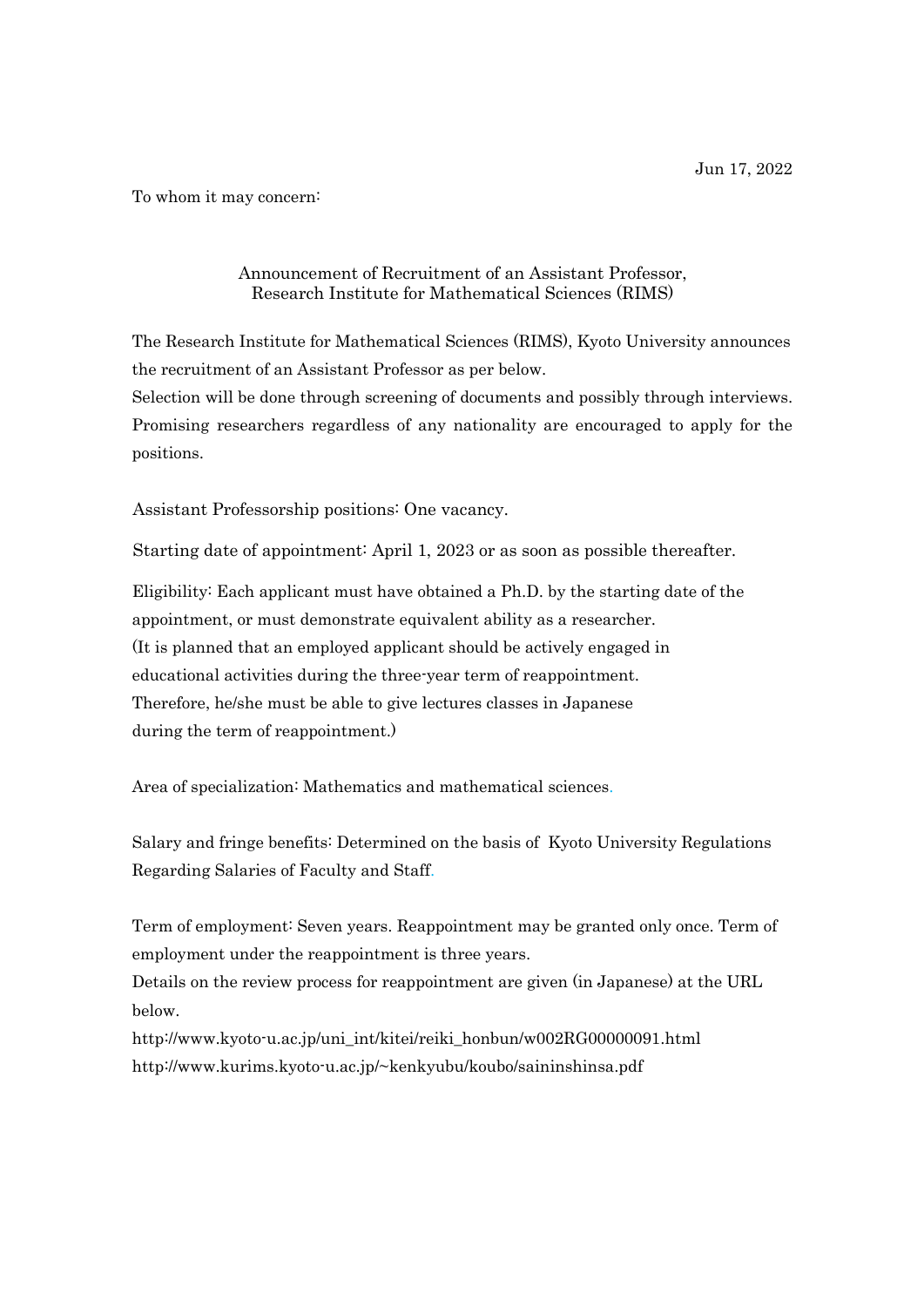Probation period: Six months.

Working conditions: Working hours: 38 hours 45 minutes per week under the flexiblehours system. Days off: Saturdays, Sundays, public holidays, Year-end and New Year holidays, Foundation Day, and summer vacation.

Social insurance: Eligible for MEXT\* mutual aid association membership, employees' pensions, employment insurance, and workers' compensation insurance. \*Japan's Ministry of Education, Culture, Sports, Science and Technology

The following documents should be sent preferably as PDF files by email. They should be written in Japanese or English on A4 or US letter format.

1. Curriculum Vitae. [\(Format](https://www.kurims.kyoto-u.ac.jp/~kenkyubu/koubo/2022/CV-English-20220617.doc) (alternative format is acceptable))

2. List of publications.

3. Copies of major articles.

in total. 4. Summary of achievements and plans for future research of about 3 pages long

5. The names, affiliations, and email addresses of three researchers who are familiar with the applicant's research.

6. One or more letters of reference by the people among the list above. Each letter of reference should be sent by the referee him/herself to the email account <rims.jyokyo-application[at]kurims.kyoto-u.ac.jp> and must be received by the deadline. (If a referee still prefers to send the letter of reference by conventional physical mail, he/she should follow the instruction for application documents below.)

Applications should be sent by email to

<rims.jyokyo-application[at]kurims.kyoto-u.ac.jp>, and should be entitled "Job Application (Assistant Professor)". In response to each Job Application email, an acknowledgment is to be emailed sent within two days. If an applicant does not receive an email of receipt within two days, he/she is asked to contact the email account for inquiry.

If applicants still prefer to send the documents by conventional mail, a suitable method should be used, including EMS, DHL, Fedex, in such a way that they can trace the delivery status by themselves. "Application documents for Assistant Professorship" should be written in red on the front page of the envelope, which should be sent to the following address: General Affairs Section, Research Institute for Mathematical Sciences, Kyoto University, Kitashirakawa-Oiwake-cho, Sakyo-ward, Kyoto-city, Kyoto, Japan 606-8502.